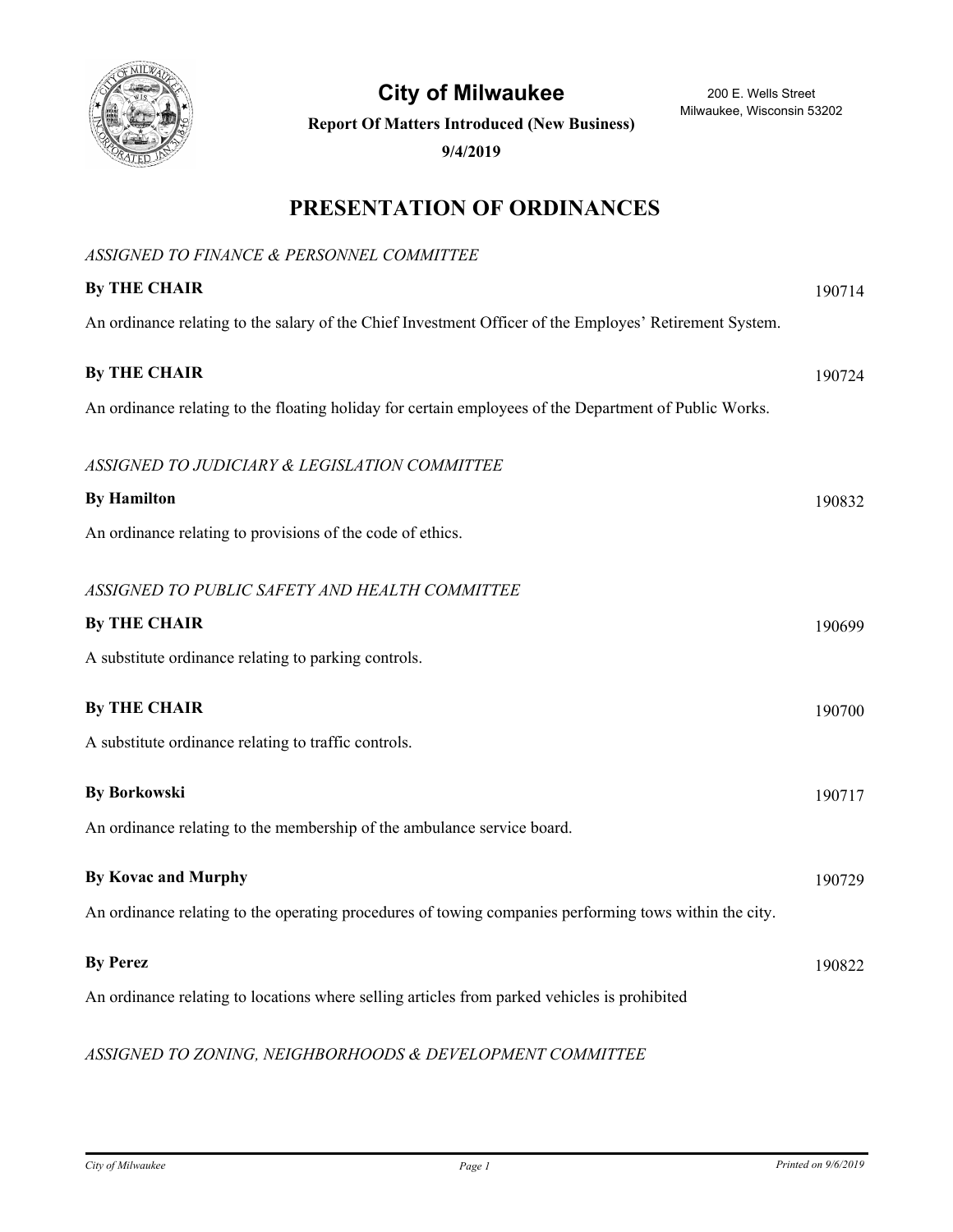# **By Zielinski** 190740

An ordinance relating to the change in zoning from Detailed Planned Development known as Dover Teacher Housing to Two-Family Residential, RT4, for the existing school site at 619 East Dover Street, located on the south side of East Dover Street, west of South Kinnickinnic Avenue, in the 14th Aldermanic District.

### **By Hamilton** 190780

An ordinance relating to the change in zoning from Single-Family Residential, RS6, to Multi-Family Residential, RM4, for the former Carleton School site located at 4116 West Silver Spring Drive, on the north side of West Silver Spring Drive between North 41st Street and North 42nd Street, in the 1st Aldermanic District.

# **By Lewis** 190781

An ordinance relating to the change in zoning from Commercial Service, CS, to Industrial-Light, IL1, for the property located at 7676 North 76th Street, on the east side of North 76th Street, north of West Calumet Road, in the 9th Aldermanic District.

## **By Lewis** 190782

An ordinance relating to the change in zoning from Industrial-Light, IL1, to a Detailed Planned Development known as Veterans Outreach of Wisconsin to allow a tiny homes development on part of 6767 North 60th Street, located on the west side of North 60th Street, south of West Green Tree Road, in the 9th Aldermanic District.

# **By Perez** 190784

An ordinance relating to a change in zoning from a Detailed Planned Development to a new Detailed Planned Development for the property located at 234 (f/k/a 236) South Water Street, on the east side of South Water Street, south of East Pittsburgh Avenue, in the 12th Aldermanic District.

# **PRESENTATION OF RESOLUTIONS AND MOTIONS**

#### *ASSIGNED TO COMMUNITY & ECONOMIC DEVELOPMENT COMMITTEE*

| By Coggs, Perez and Stamper                                                                                                                                                                                                       | 190670 |
|-----------------------------------------------------------------------------------------------------------------------------------------------------------------------------------------------------------------------------------|--------|
| Resolution creating a Citizen Anti-Displacement Advisory Committee.                                                                                                                                                               |        |
| <b>By THE CHAIR</b>                                                                                                                                                                                                               | 190703 |
| Resolution relative to acceptance and funding of an Interlibrary Services Grant.                                                                                                                                                  |        |
| <b>By THE CHAIR</b>                                                                                                                                                                                                               | 190704 |
| $\mathbf{r}$ , the state of the state of the state of the state of the state of the state of the state of the state of the state of the state of the state of the state of the state of the state of the state of the state of th |        |

Resolution relative to acceptance and funding of a Talking Book and Braille Library Grant.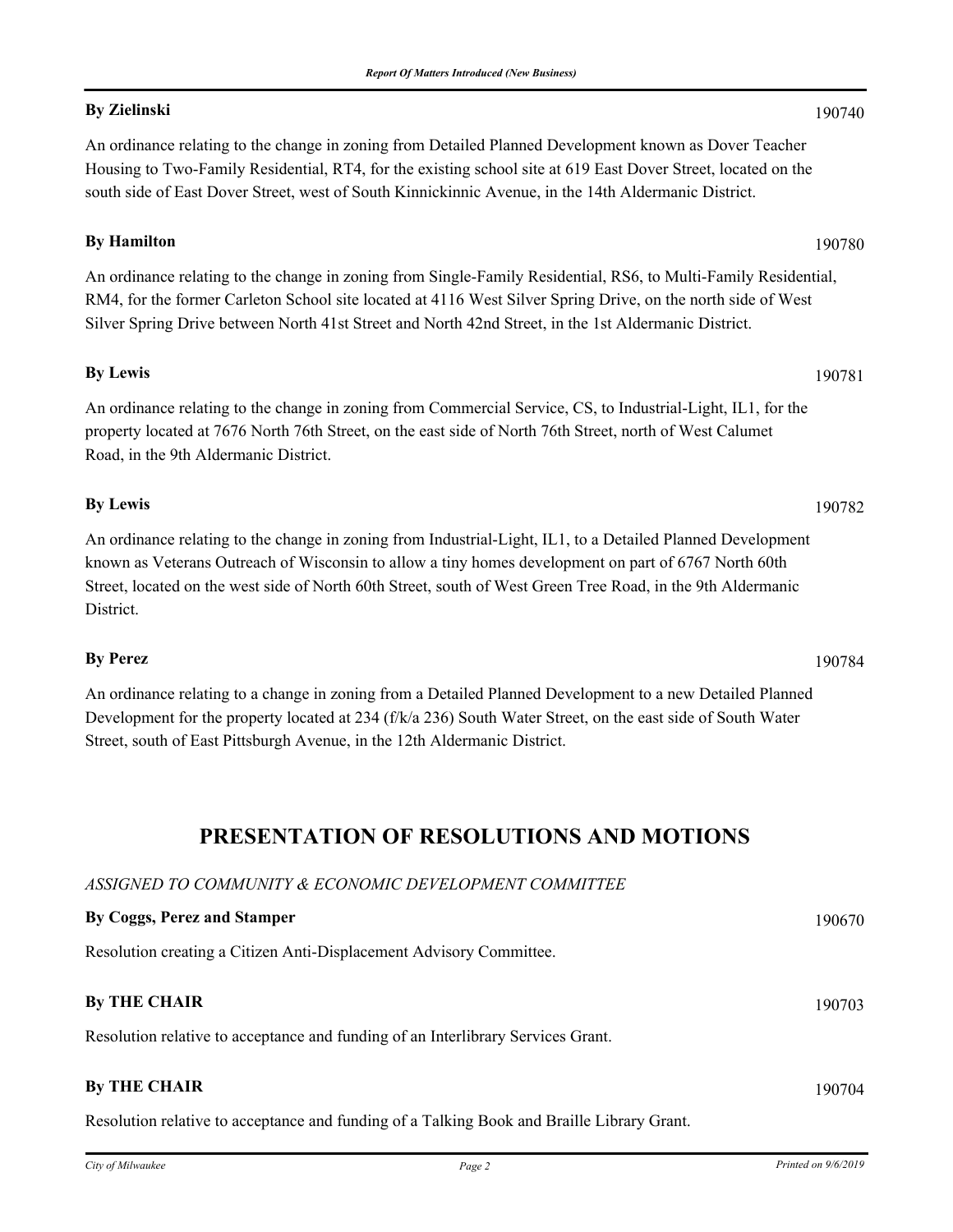| <b>By Hamilton</b>                                                                                                                                                        | 190798 |
|---------------------------------------------------------------------------------------------------------------------------------------------------------------------------|--------|
| Resolution relating to the funding recommendations of the Black Male Achievement Advisory Council.                                                                        |        |
| <b>By Lewis</b>                                                                                                                                                           | 190811 |
|                                                                                                                                                                           |        |
| Resolution amending Common Council File Number 161759 to correct the boundary description of the<br>Granville Development District.                                       |        |
| <b>By Coggs</b>                                                                                                                                                           | 190823 |
| Resolution designating March 12, 2020, as Girls' Day at City Hall in the City of Milwaukee.                                                                               |        |
| <b>By Coggs</b>                                                                                                                                                           | 190827 |
| Resolution designating January 25, 2020, as MKE Business Now Entrepreneurship Summit Day in the City of                                                                   |        |
| Milwaukee.                                                                                                                                                                |        |
| <b>By Rainey</b>                                                                                                                                                          | 190828 |
| An ordinance relating to the preparation of minority impact statements.                                                                                                   |        |
| <b>By Coggs</b>                                                                                                                                                           | 190829 |
| Resolution designating August 1-8, 2020, as Bronzeville Week in the City of Milwaukee.                                                                                    |        |
| <b>By Stamper</b>                                                                                                                                                         | 190841 |
| Resolution relating to the change of funded agency from Boys and Girls Club of Greater Milwaukee to Employ<br>Milwaukee, Inc.                                             |        |
| ASSIGNED TO FINANCE & PERSONNEL COMMITTEE                                                                                                                                 |        |
| <b>By Zielinski</b>                                                                                                                                                       | 190665 |
| Resolution appropriating \$1,000,000 from the 2019 Common Council Contingent Fund to fund City and<br>County homeless programs and initiatives.                           |        |
| <b>By THE CHAIR</b>                                                                                                                                                       | 190725 |
| Resolution approving health plan benefit design changes for 2020.                                                                                                         |        |
| <b>By THE CHAIR</b>                                                                                                                                                       | 190809 |
| Communication from the City Clerk amending the Positions Ordinance relating to establishing a bilingual<br>designation for a Customer Service Representative II position. |        |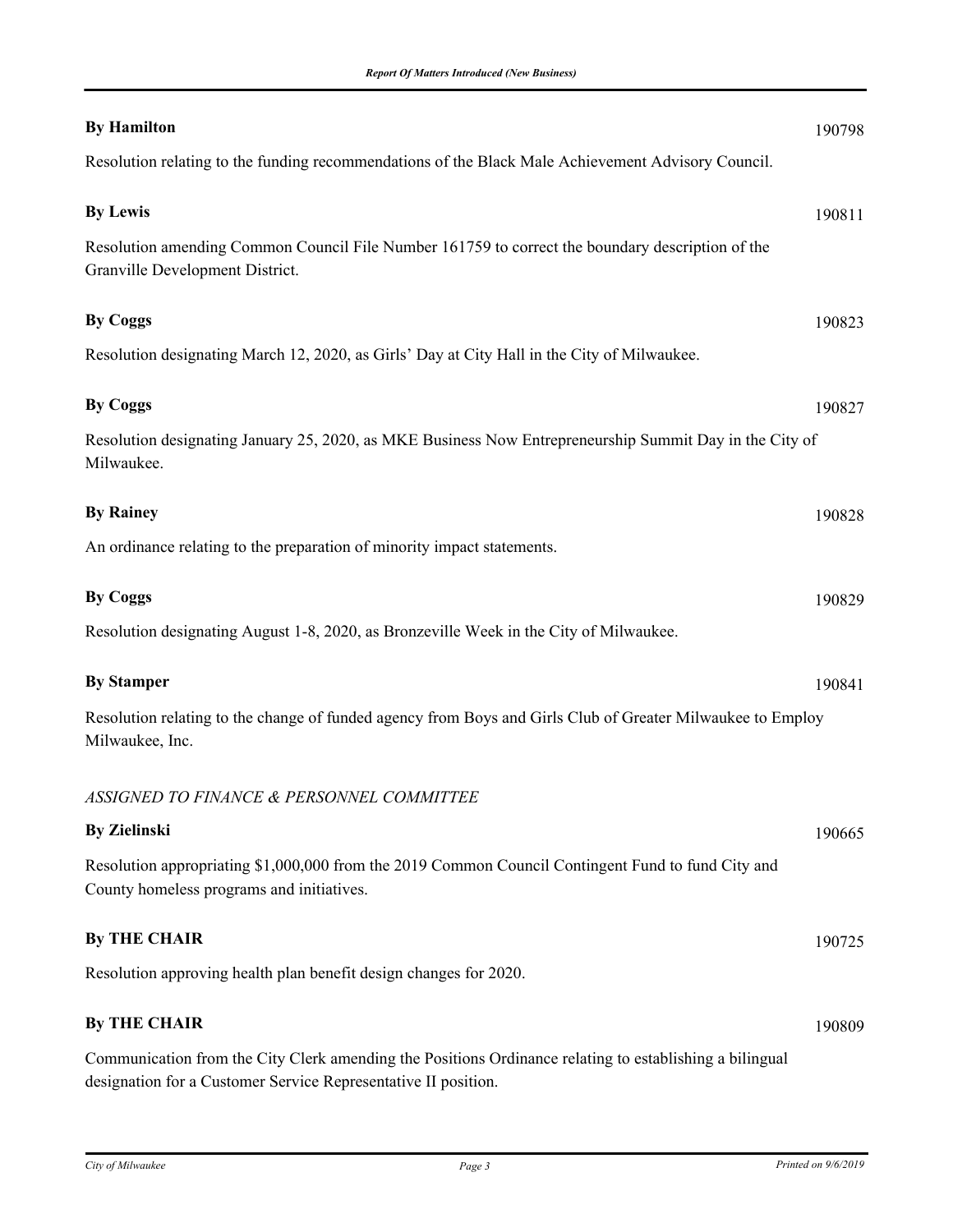| ASSIGNED TO JUDICIARY & LEGISLATION COMMITTEE                                                                                                                                  |        |
|--------------------------------------------------------------------------------------------------------------------------------------------------------------------------------|--------|
| <b>By THE CHAIR</b>                                                                                                                                                            | 190674 |
| Resolution authorizing payment of the claim of Monique Foster, in the amount of \$25,000.                                                                                      |        |
| <b>By THE CHAIR</b>                                                                                                                                                            | 190675 |
| Resolution authorizing payment of the claim of Paul Marchese, in the amount of \$25,000.                                                                                       |        |
|                                                                                                                                                                                |        |
| <b>By THE CHAIR</b>                                                                                                                                                            | 190676 |
| Resolution authorizing payment of the claim of Joseph Zawikowski, in the amount of \$25,000.                                                                                   |        |
| <b>By THE CHAIR</b>                                                                                                                                                            | 190693 |
| Resolution authorizing the return of real estate located at 4843 N. Hopkins Street, in the 1st Aldermanic<br>District, to former owner Roxie Thomas.                           |        |
| <b>By THE CHAIR</b>                                                                                                                                                            | 190698 |
| Resolution authorizing the return of real estate located at 4439 N. 27th Street, in the 1st Aldermanic District, to<br>former owners Renold S. Cousins and Camille N. Cousins. |        |
| <b>By THE CHAIR</b>                                                                                                                                                            | 190716 |
| Resolution relating to the claim of Emma Jackson                                                                                                                               |        |
| <b>By THE CHAIR</b>                                                                                                                                                            | 190728 |
| Resolution relating to the claim of Yolanda Holmes                                                                                                                             |        |
| <b>By THE CHAIR</b>                                                                                                                                                            | 190748 |
| Resolution relating to the appeal of Jeff Cheske for property damage. (12th Aldermanic District)                                                                               |        |
| <b>By THE CHAIR</b>                                                                                                                                                            | 190750 |
| Resolution relating to the appeal of James Hedman for property damage. (5th Aldermanic District)                                                                               |        |
| <b>By THE CHAIR</b>                                                                                                                                                            | 190753 |
|                                                                                                                                                                                |        |
| Resolution relating to the appeal of Mary Alice Quigley for property damage. (11th Aldermanic District)                                                                        |        |
| <b>By THE CHAIR</b>                                                                                                                                                            | 190759 |
| Resolution relating to the appeal of Leon Davis for property damage. (6th Aldermanic District)                                                                                 |        |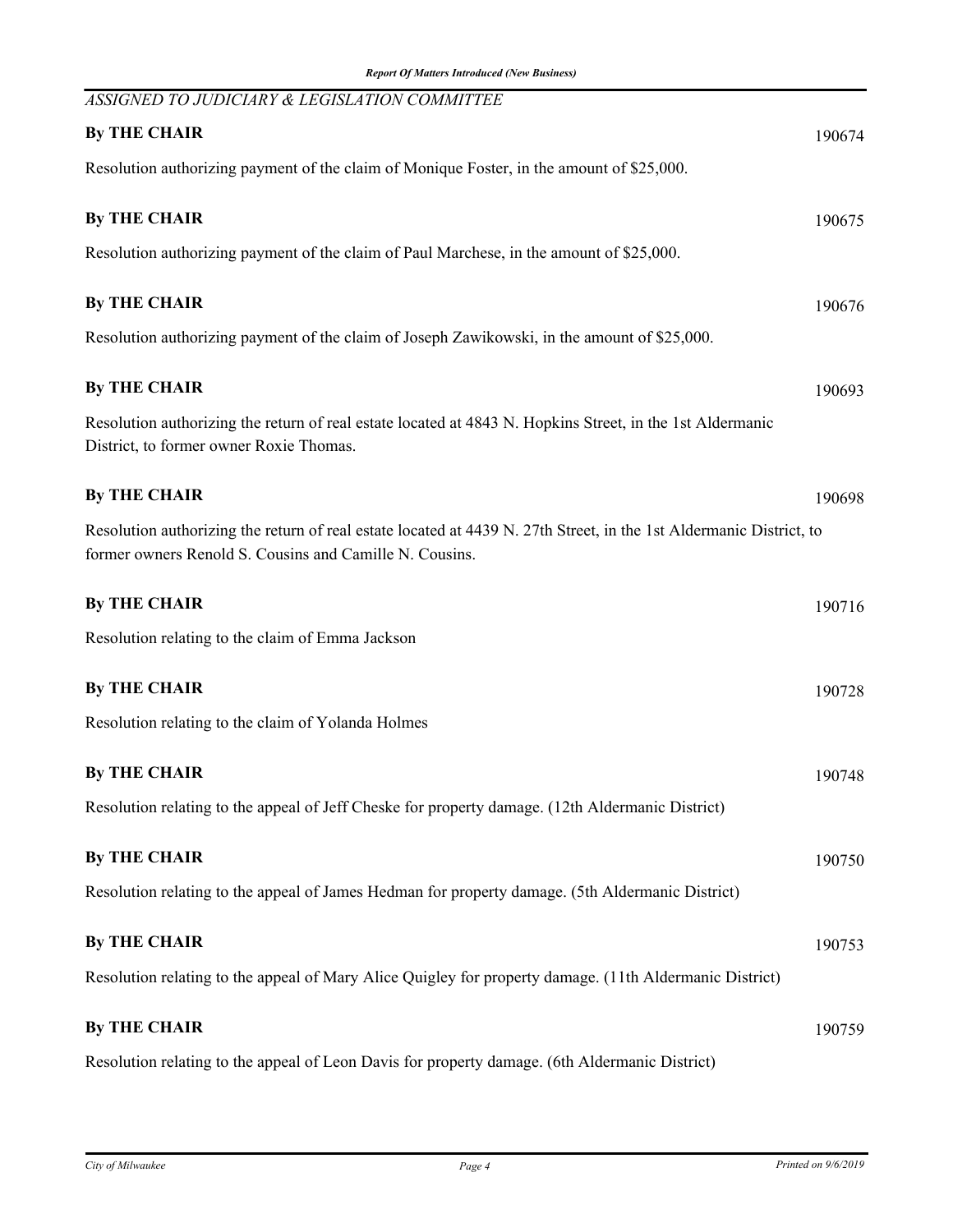| <b>By THE CHAIR</b>                                                                                                                                                                                                         | 190760 |
|-----------------------------------------------------------------------------------------------------------------------------------------------------------------------------------------------------------------------------|--------|
| Resolution relating to the appeal of Christine Kowalski-Verzal for property damage. (11th Aldermanic District)                                                                                                              |        |
| <b>By THE CHAIR</b>                                                                                                                                                                                                         | 190761 |
| Resolution relating to the appeal of Ashley Lewis for property damage.                                                                                                                                                      |        |
| <b>By THE CHAIR</b>                                                                                                                                                                                                         | 190762 |
| Resolution relating to the appeal of Diana and Nathaniel Greene for property damage. (9th Aldermanic District)                                                                                                              |        |
| <b>By THE CHAIR</b>                                                                                                                                                                                                         | 190793 |
| Resolution authorizing the City Attorney to litigate to oppose the request of Thermo Fischer Scientific<br>Milwaukee LLC to have the assessments of its manufacturing property located in the City of Milwaukee<br>reduced. |        |
| <b>By THE CHAIR</b>                                                                                                                                                                                                         | 190800 |
| Resolution authorizing payment of the settlement of claims raised by Rafael Rosales.                                                                                                                                        |        |
| <b>By THE CHAIR</b>                                                                                                                                                                                                         | 190810 |
| Resolution relating to the claim of Piggly Wiggly Midwest, LLC and SAL B, LLC                                                                                                                                               |        |
| <b>By THE CHAIR</b>                                                                                                                                                                                                         | 190817 |
| Resolution approving the selection of outside counsel in regard to potential opioid litigation pursuant to<br>Common Council File No. 190458.                                                                               |        |
| <b>By THE CHAIR</b>                                                                                                                                                                                                         | 190818 |
| Resolution authorizing a settlement in the case entitled Deron Love v. Rodolfo Gomez, Jr., Milwaukee County<br>Case No. 14-CV-008608                                                                                        |        |
| <b>By THE CHAIR</b>                                                                                                                                                                                                         | 190819 |
| Resolution relating to the appeal of Bounta Chanthavongsa for property damage. (2nd Aldermanic District)                                                                                                                    |        |
| <b>By THE CHAIR</b>                                                                                                                                                                                                         | 190820 |
| Resolution relating to the appeal of Kathy Stephens for property damage. (2nd Aldermanic District)                                                                                                                          |        |
| <b>By THE CHAIR</b>                                                                                                                                                                                                         | 190821 |
| Resolution relating to the appeal of Aquilla and Darlene St. Julien-Ramsey for property damage. (1st<br>Aldermanic District)                                                                                                |        |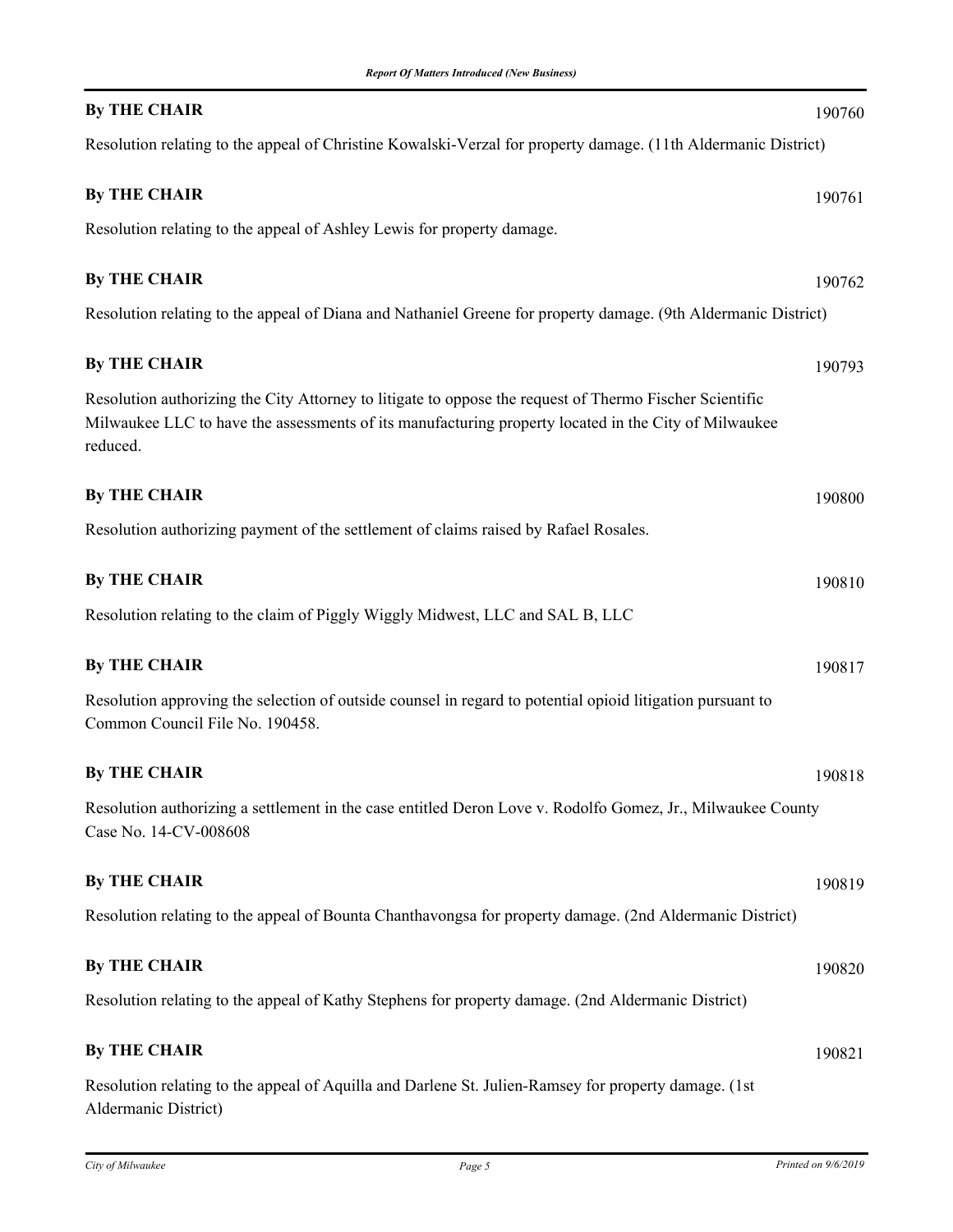### **By Johnson** 190826

Resolution directing the Executive Director of the Election Commission to place on the April 7, 2020, ballot a non-binding referendum relating to the establishment of a non-partisan redistricting process for the State of Wisconsin.

#### **By THE CHAIR** 190838

Resolution relating to the claim of Desiree M. Morton

# **By Bauman** 190839

Resolution relating to the indemnification of Robert J. Bauman in the lawsuit entitled Tri-Corp Housing, Inc., v. Robert Bauman, Alderman.

### *ASSIGNED TO PUBLIC SAFETY AND HEALTH COMMITTEE*

# **By Zielinski** 190666

Resolution directing the Health Commissioner to development a plan to ensure Milwaukee residents are aware of household lead-poisoning hazards, and how to protect household members from harm.

| <b>By THE CHAIR</b>                                                                                     | 190722 |
|---------------------------------------------------------------------------------------------------------|--------|
| Resolution relative to the acceptance of 2019-2024 sub-grantee funding and an agreement with Children's |        |
| Service Society of Wisconsin DBA Children's Hospital of Wisconsin Community Services.                   |        |
| <b>By THE CHAIR</b>                                                                                     | 190723 |

Resolution relative to the acceptance of 2019-2020 grant funding from the American Lung Association.

### **By THE CHAIR** 190737

Substitute resolution relative to the acceptance and funding of the 2019-20 Epidemiology and Laboratory Capacity (ELC) - Building and Strengthening Epidemiology, Laboratory and Health Information Systems Capacity grant from the Department of Health Services, Division of Public Health(DHS/DPH).

### **By THE CHAIR** 190738

Substitute resolution relative to the acceptance and funding of the 2019-20 Family Foundations Comprehensive Home Visiting Grant from the State of Wisconsin Department of Children and Families.

### **By THE CHAIR** 190747

Substitute resolution relative to acceptance and funding of the Office of Violence Prevention Recast Milwaukee Project Grant from the Department of Health and Human Services.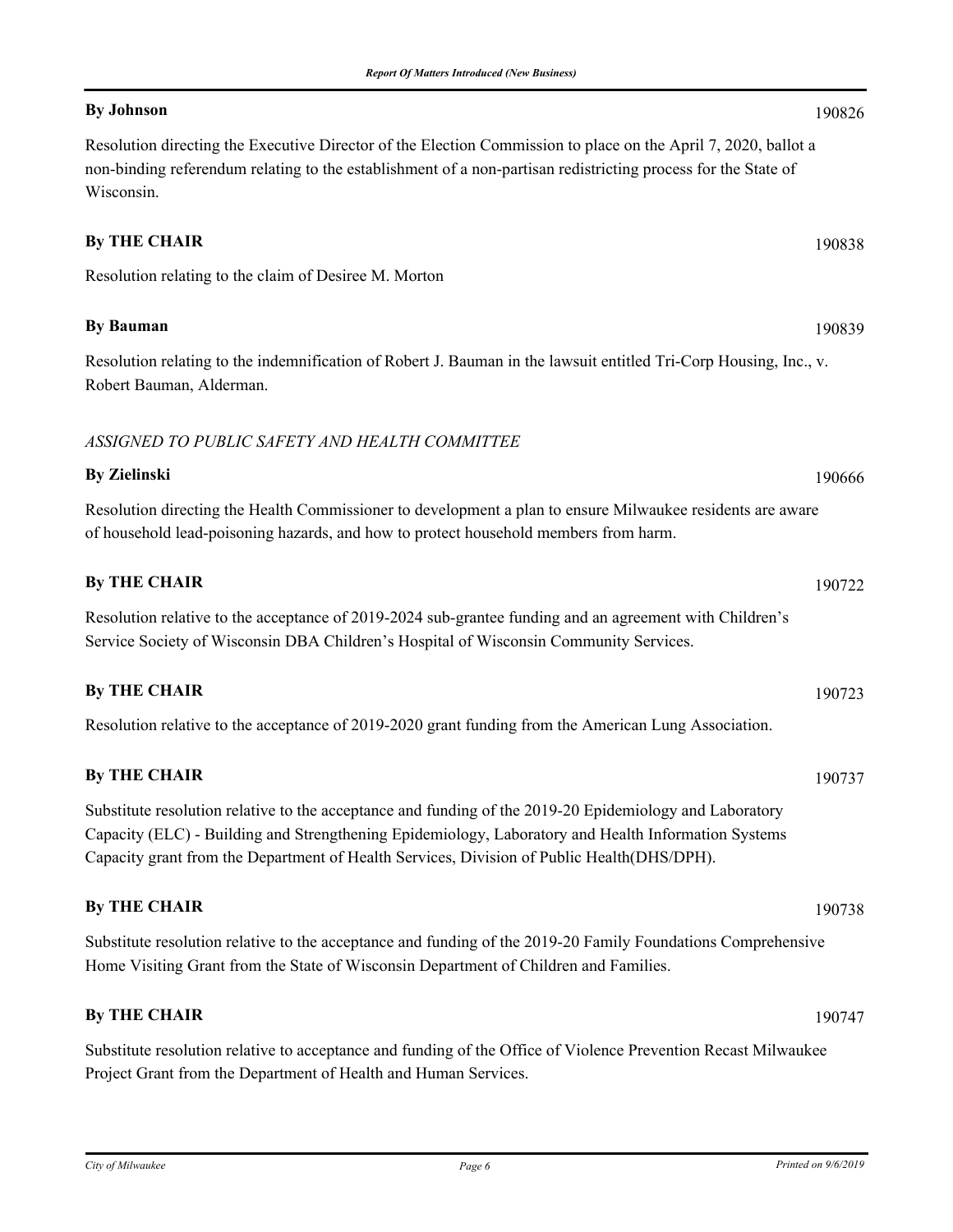### **By THE CHAIR** 190833

Communication from the executive director of the Fire and Police Commission relating to the status of commission operations.

# **By Perez** 190835 An ordinance relating to exceptions to overnight parking restrictions. **By Spiker** 190840

An ordinance relating to the membership of the Safety and Civic Commission.

### *ASSIGNED TO PUBLIC WORKS COMMITTEE*

### **By THE CHAIR** 190719

Resolution relating to the acceptance of additional funding for a Great Lakes Restoration Initiative grant from the Milwaukee Metropolitan Sewerage District in the amount of \$15,000 for the installation of a green alley in a portion of the alley between South 9th Street and South 10th Street, between West Lapham Boulevard and West Historic Mitchell Street, in the 12th Aldermanic District.

### **By THE CHAIR** 190741

Resolution relative to approving the levying of assessments and construction of assessable public improvement projects at various locations and appropriating funds for these purposes.

### **By THE CHAIR** 190742

Resolution determining it necessary to make various assessable public improvements at various locations and appropriating funds for these purposes with the City engineering cost estimated to be \$25,000 for a total estimated cost of these projects being \$125,000.

### **By THE CHAIR** 190743

Resolution determining it necessary to make various nonassessable public improvements at various locations and appropriating funds for these purposes with the City engineering cost estimated to be \$15,000 for a total estimated cost of these projects being \$100,000.

### **By THE CHAIR** 190744

Resolution approving construction of nonassessable public improvements at various locations and appropriating funds for these purposes with the City construction cost estimated to be \$1,431,000 for a total estimated cost of these projects being \$1,581,000.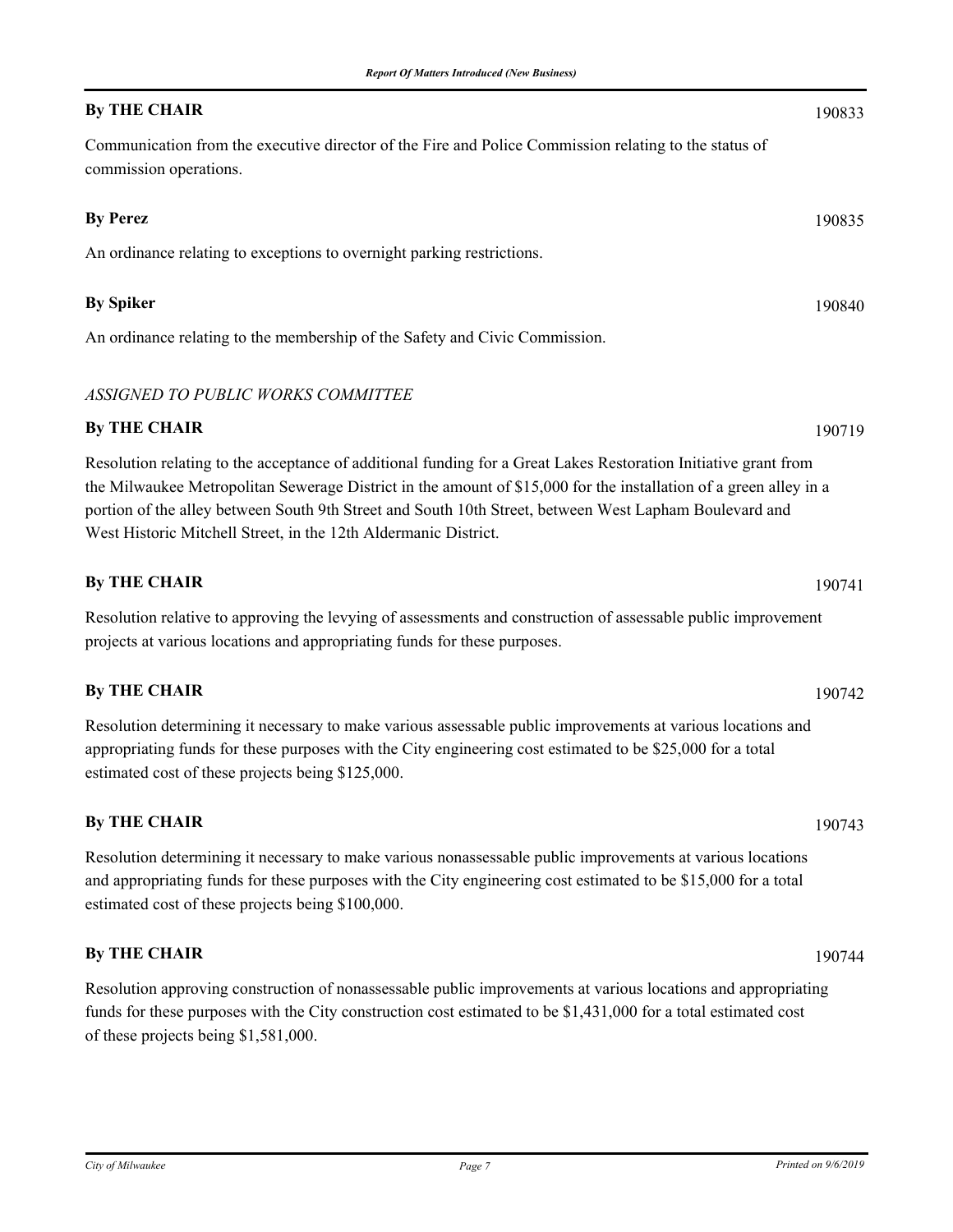### **By Rainey** 190772

Resolution authorizing transfer of departmental jurisdiction and responsibility for the City-owned property at 4830 West Fond du Lac Avenue in the 7th Aldermanic District from the Department of City Development to the Department of Public Works for use by the Department of Administration, Office of African American Affairs.

### **By Bauman** 190794

Resolution relative to application for and acceptance and expenditure of 2020 State of Wisconsin recycling aid.

### **By THE CHAIR** 190795

Resolution assigning the honorary street name "Don Sykes Avenue" to North Avenue from 17th Street to 27th Street in the 15th Aldermanic District.

# **By Kovac** 190801

Resolution relating to the acceptance and funding of the 2019 Green Infrastructure Partnership Program grant from Milwaukee Metropolitan Sewerage District (MMSD) to support the installation of green infrastructure at Milwaukee Public Library branches and in turn reduce urban runoff and create outdoor community engagement spaces.

# **By Kovac** 190802

Resolution relating to the acceptance and funding of the Sustain Our Great Lakes Program grant from the National Fish and Wildlife Foundation to support the installation of green infrastructure at Milwaukee Public Library branches and in turn reduce urban runoff and create outdoor community engagement spaces.

# **By Kovac** 190803

Resolution relating to the acceptance and funding of the Wisconsin Coastal Management Program (WCMP) grant from the State of Wisconsin's Department of Administration (WI-DOA) to support the installation of green infrastructure at Milwaukee Public Library branches and in turn reduce urban runoff and create outdoor community engagement spaces.

## **By Kovac** 190805

Resolution relating to the acceptance and funding of monies from the Fund for Lake Michigan (FFLM) to support the installation of green infrastructure at Milwaukee Public Library branches and in turn reduce urban runoff and create outdoor community engagement spaces.

### **By THE CHAIR** 190816

Resolution authorizing the Chief Information Officer to share fiber and provide network connectivity and telecommunications services at the expense of and for the use and benefit of Pabst Theater Foundation.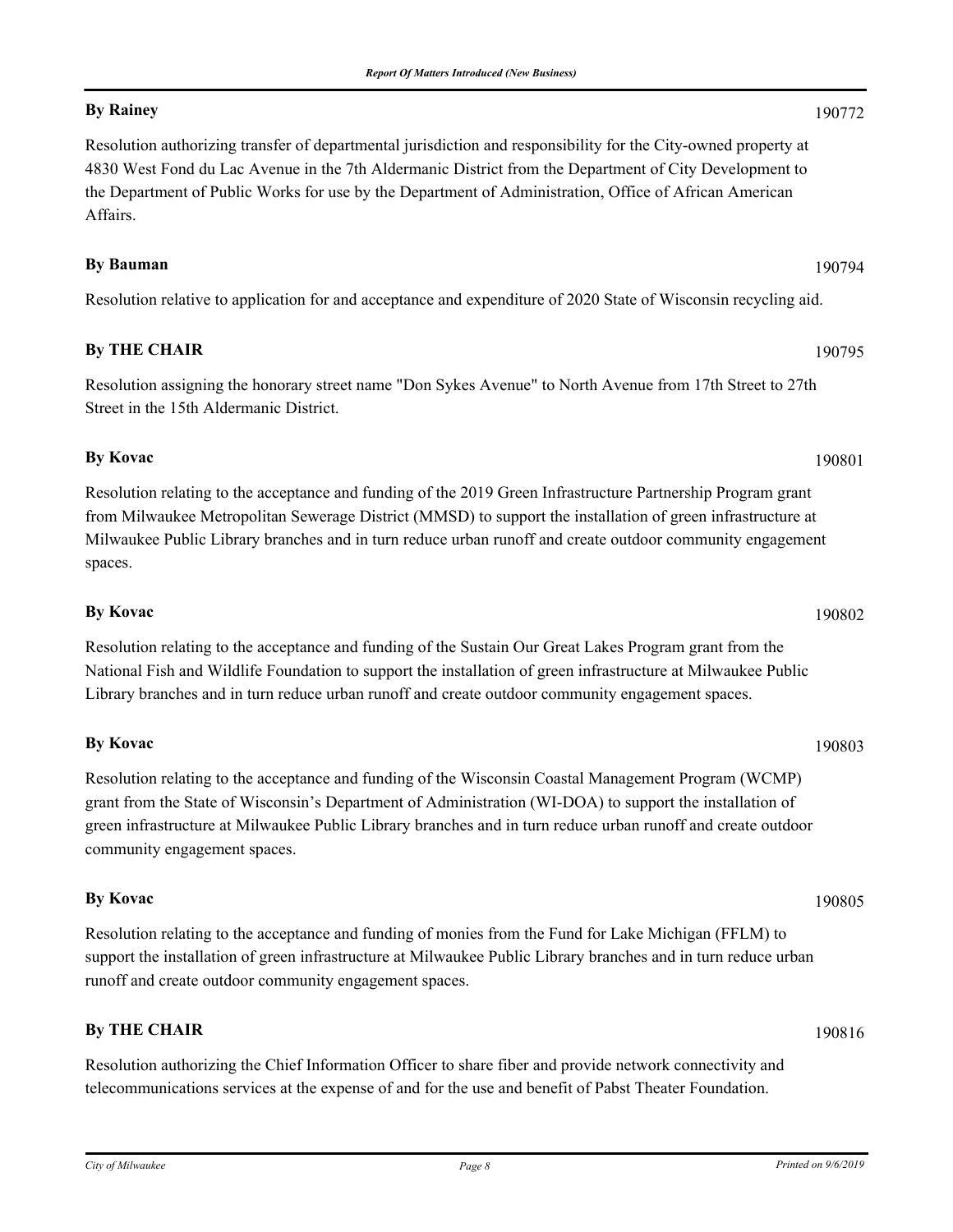Aldermanic District.

# *ASSIGNED TO STEERING & RULES COMMITTEE* **By THE CHAIR** 190824 Motion approving a schedule of regular meetings of the Common Council and its standing committees for the year 2020. *ASSIGNED TO ZONING, NEIGHBORHOODS & DEVELOPMENT COMMITTEE* **By THE CHAIR** 190764 Resolution increasing the capital appropriation for the 2019 Developer-financed Tax Incremental District program. **By Rainey** 190773 Resolution approving a Land Disposition Report and authorizing the sale of the City-owned tax deed property at 4329-31 West Fond du Lac Avenue, in the 7th Aldermanic District. **By Stamper** 190774 Resolution approving Amendment No. 1 to the Project Plan, a Development Agreement and authorizing expenditures for Tax Incremental District No. 98 (The Ikon), in the 15th Aldermanic District. **By Donovan** 190775 Resolution approving a Land Disposition Report and authorizing the sale of the City-owned tax deed property at 2241-43 South Muskego Avenue, in the 8th Aldermanic District. **By Lewis** 190776 Resolution authorizing the Department of City Development to issue an Exclusive Right to Negotiate to Rule Enterprises, LLC for the City-owned properties located at 7350 and 7350R North 76th Street, in the 9th Aldermanic District. **By Stamper** 190777 Resolution authorizing the Department of City Development to issue an Exclusive Right to Negotiate to BG Development, LLC for the City-owned properties located at 2501-03 and 2509 West North Avenue, in the 15th Aldermanic District. **By Lewis** 190778 Resolution authorizing Redevelopment Authority sale of a 7-acre portion of 6767 North 60th Street, in the 9th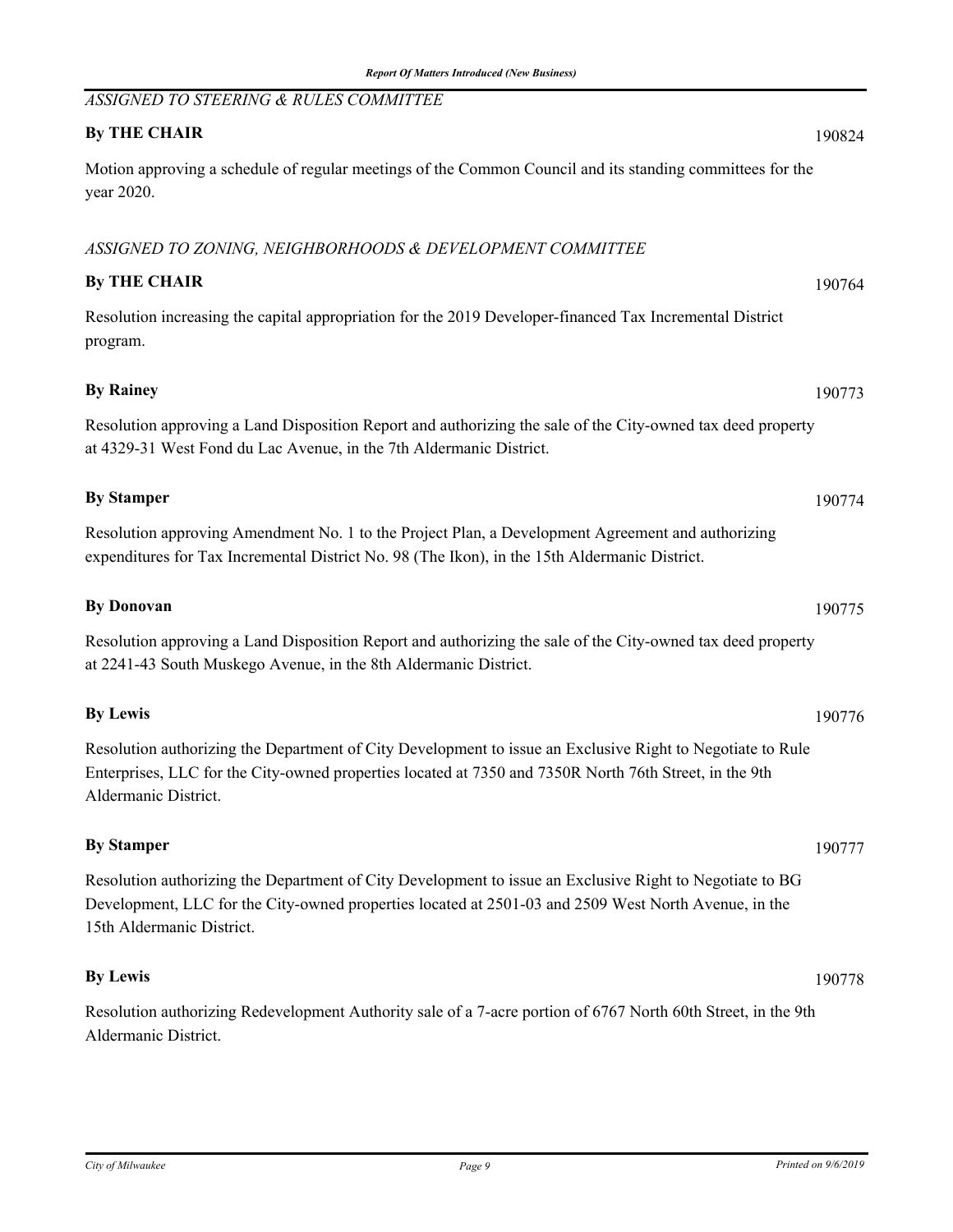# **By Lewis** 190779

Resolution approving an amendment, modification and termination of the Redevelopment Plan for the Green Tree Business Park Project Area, in the 9th Aldermanic District.

# **By Stamper** 190785

Resolution authorizing acceptance of an unsolicited offer to purchase from Elizabeth M. Martin for the City-owned tax deed property located at 2113 North 11th Street, in the 15th Aldermanic District.

# **By Perez** 190786

Resolution authorizing acceptance of an unsolicited offer to purchase from JMR Rental Properties LLC for the City-owned tax deed property located at 1328 South 8th Street, in the 12th Aldermanic District.

# **By Zielinski** 190787

Resolution approving a Project Plan, authorizing expenditures and creating Tax Incremental District No. 100 (Zillman Park), in the 14th Aldermanic District.

## **By Stamper** 190814

Resolution directing the Department of City Development to prepare legislation and related documents for the creation of two tax incremental districts.

# **PRESENTATION OF COMMUNICATIONS**

| <b>ORDERED ON FILE</b>                                                                                                                                     |        |
|------------------------------------------------------------------------------------------------------------------------------------------------------------|--------|
| <b>By THE CHAIR</b>                                                                                                                                        | 190663 |
| Communication from the City Clerk relating to the service of papers.                                                                                       |        |
| <b>By THE CHAIR</b>                                                                                                                                        | 190708 |
| Appointment of Jeffrey Madison as the Milwaukee Fire Department designee to the City Information<br>Management Committee.                                  |        |
| <b>By THE CHAIR</b>                                                                                                                                        | 190711 |
| Communication from the Election Commission relating to the election of Scott Spiker as Common Council<br>Member representing the 13th Aldermanic District. |        |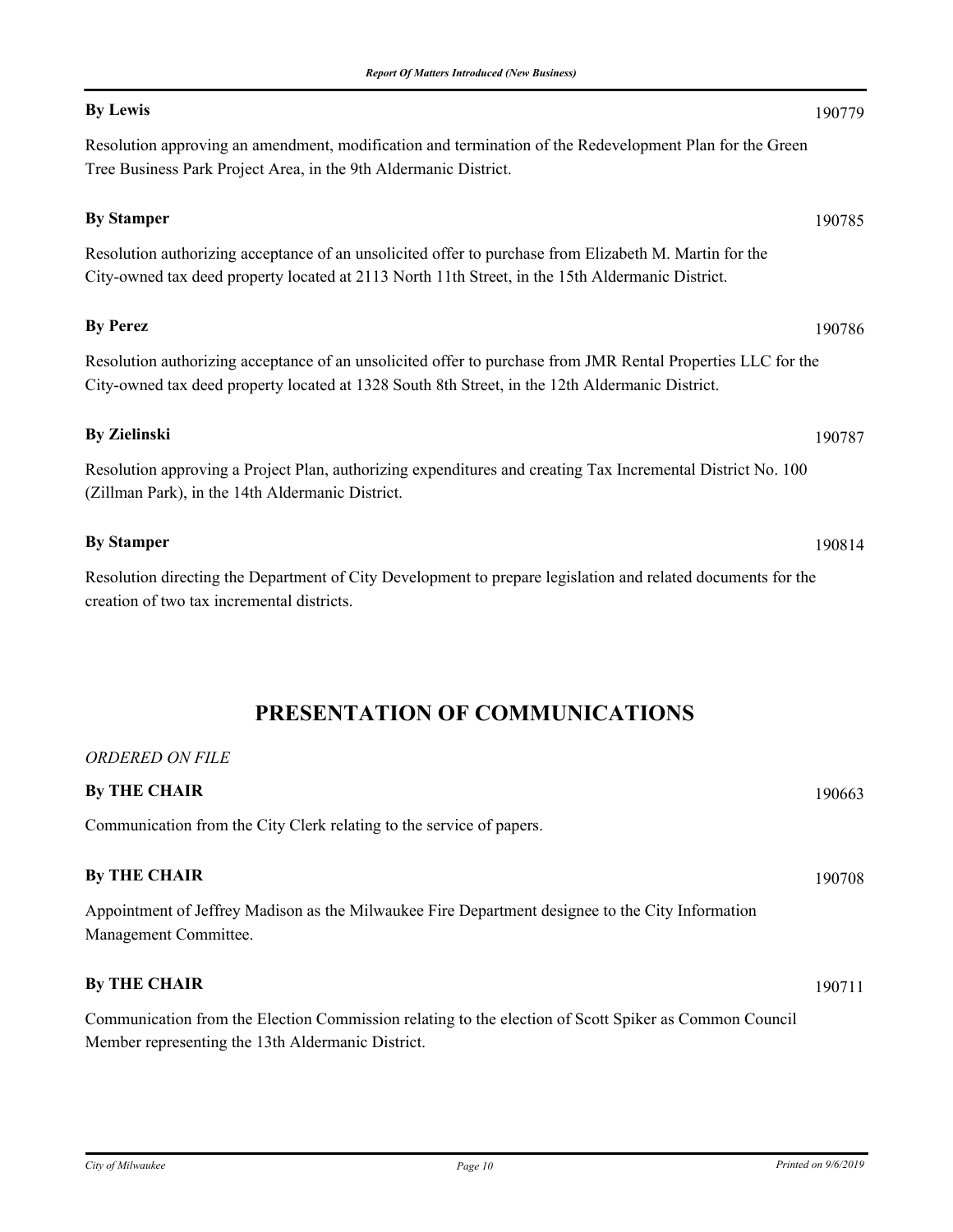### **By THE CHAIR** 190718

Communication from the Wisconsin Department of Revenue approving plans to amend the project plan for Tax Incremental District 39.

### **By THE CHAIR** 190720

Communication from the Milwaukee Public Schools relating to an inventory of all school buildings for 2019.

#### **By THE CHAIR** 190726

Communication from FEMA relating to the Flood Insurance Rate Map and Flood Insurance Study report.

#### **By THE CHAIR** 190730

Appointment of various individuals to the City-County Task Force on Climate and Economic Equity by the Common Council President: Erick Shamberger, Rafael Smith, Ted Kraig, Barbara Richards, Julie Kerksick, George Martin, and Pam Ritger.

| <b>By THE CHAIR</b>                                                                                                                                 | 190731 |
|-----------------------------------------------------------------------------------------------------------------------------------------------------|--------|
| Appointment of Dr. Benjamin Weston to serve as the City's EMS Medical Director for the Milwaukee Fire<br>Department on the Ambulance Service Board. |        |
|                                                                                                                                                     |        |

# **By THE CHAIR** 190732

Appointment of Dr. Riccardo Colella to serve as the Froedtert Hospital Representative on the Ambulance Service Board.

# **By THE CHAIR** 190797

Communication from the City Clerk relating to official notices and reports.

*ASSIGNED TO COMMUNITY & ECONOMIC DEVELOPMENT COMMITTEE*

### **By THE CHAIR** 190606

Reappointment of Scott Blum to the Business Improvement District #20 by the Mayor. (3rd Aldermanic District)

### **By THE CHAIR** 190607

Reappointment of George Meyer to the Business Improvement District #21 by the Mayor. (4th Aldermanic District)

# **By THE CHAIR** 190683

Reappointment of Stephen Chitwood to the Business Improvement District #25 by the Mayor. (6th Aldermanic District)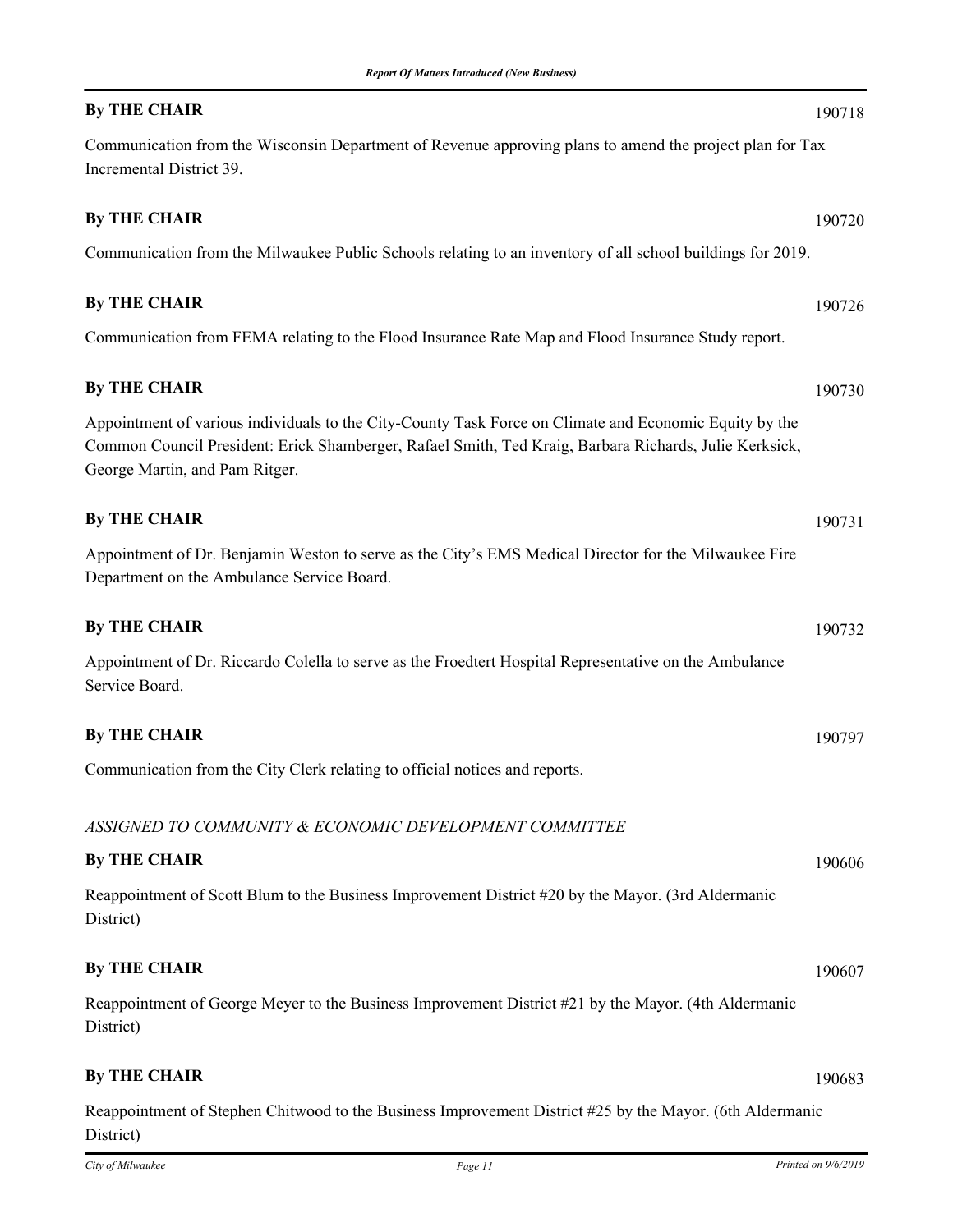| <b>By THE CHAIR</b>                                                                                                     | 190684 |
|-------------------------------------------------------------------------------------------------------------------------|--------|
| Reappointment of Robert Lewis Smith to the Business Improvement District #25 by the Mayor. (6th<br>Aldermanic District) |        |
| <b>By THE CHAIR</b>                                                                                                     | 190685 |
| Reappointment of Cliff Wenniger to the Business Improvement District #25 by the Mayor. (6th Aldermanic<br>District)     |        |
| <b>By THE CHAIR</b>                                                                                                     | 190686 |
| Reappointment of L.C. Whitehead to the Business Improvement District #25 by the Mayor. (9th Aldermanic<br>District)     |        |
| <b>By THE CHAIR</b>                                                                                                     | 190687 |
| Reappointment of Julie McNamara to the Business Improvement District #31 by the Mayor. (9th Aldermanic<br>District)     |        |
| <b>By THE CHAIR</b>                                                                                                     | 190688 |
| Appointment of Abby Scott to the Business Improvement District #32 by the Mayor. (15th Aldermanic<br>District)          |        |
| <b>By THE CHAIR</b>                                                                                                     | 190735 |
| Nomination of Samia Ahmed as representative of the 12th Aldermanic District to the Milwaukee Youth<br>Council.          |        |
| <b>By THE CHAIR</b>                                                                                                     | 190736 |
| Nomination of Marvell Reed as representative of the 2nd Aldermanic District to the Milwaukee Youth Council.             |        |
| <b>By THE CHAIR</b>                                                                                                     | 190749 |
| Reappointment of John Hennessy to the Business Improvement District #10 by the Mayor. (4th Aldermanic<br>District)      |        |
| <b>By THE CHAIR</b>                                                                                                     | 190751 |
| Reappointment of Jason Tolleson to the Business Improvement District #10 by the Mayor. (15th Aldermanic<br>District)    |        |
| <b>By THE CHAIR</b>                                                                                                     | 190752 |
| Appointment of Jocelynn Tatham to the Business Improvement District #25 by the Mayor. (6th Aldermanic                   |        |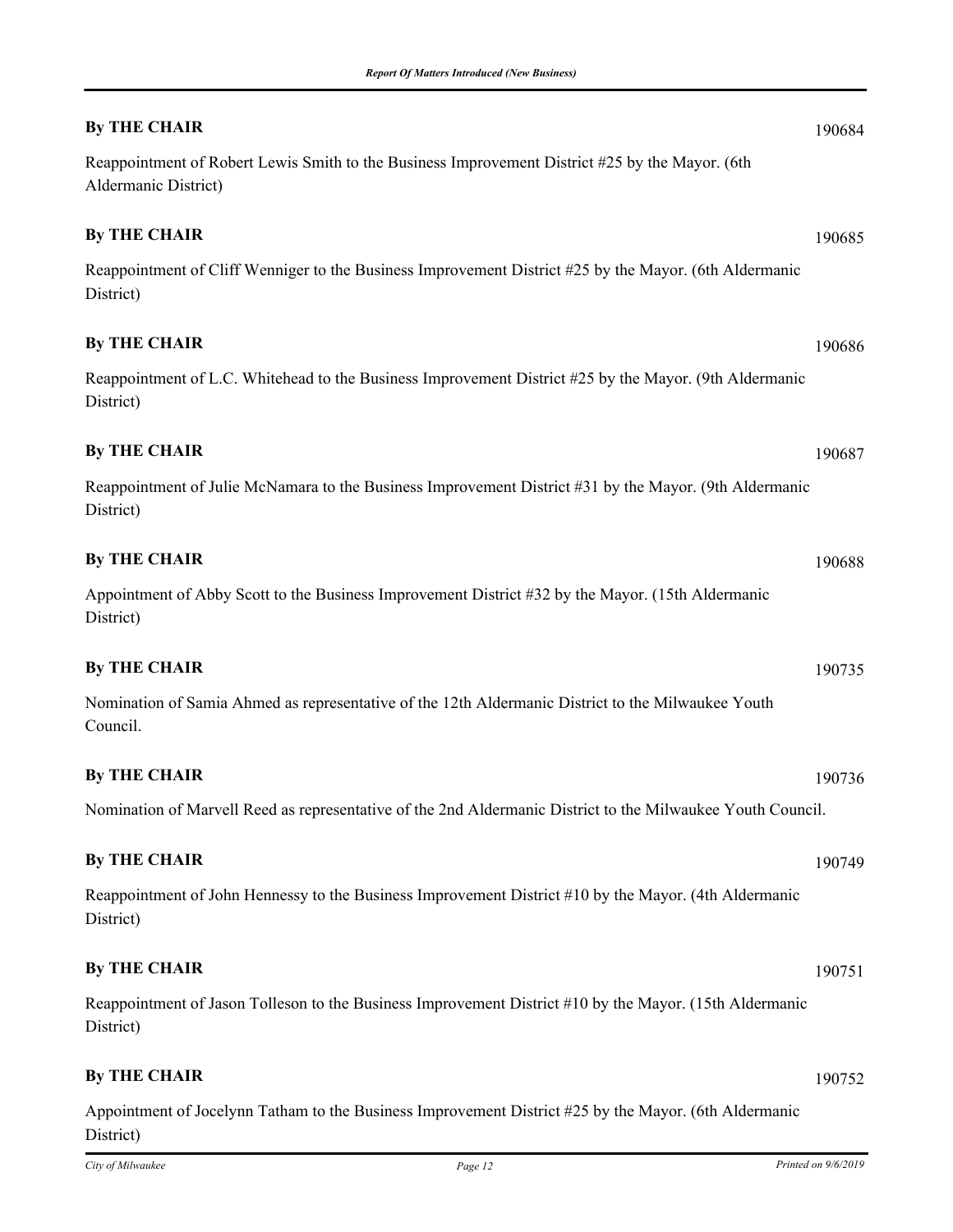| <b>By THE CHAIR</b>                                                                                                      | 190754 |
|--------------------------------------------------------------------------------------------------------------------------|--------|
| Reappointment of Phillip Blake to the Business Improvement District #39 by the Mayor. (15th Aldermanic<br>District)      |        |
| <b>By THE CHAIR</b>                                                                                                      | 190755 |
| Reappointment of Tremerell Robinson to the Business Improvement District #39 by the Mayor. (15th<br>Aldermanic District) |        |
| <b>By THE CHAIR</b>                                                                                                      | 190756 |
| Reappointment of Joseph Klein to the Business Improvement District #49 by the Mayor. (12th Aldermanic<br>District)       |        |
| <b>By THE CHAIR</b>                                                                                                      | 190757 |
| Reappointment of Aaron Martinez to the Business Improvement District #10 by the Mayor. (15th Aldermanic<br>District)     |        |
| <b>By THE CHAIR</b>                                                                                                      | 190758 |
| Appointment of Steve DeVougas to the Business Improvement District #32 by the Mayor. (15th Aldermanic<br>District)       |        |
| <b>By THE CHAIR</b>                                                                                                      | 190771 |
| Appointment of Jeff Bentoff to the Business Improvement District #41 by the Mayor. (3rd Aldermanic District)             |        |
| <b>By THE CHAIR</b>                                                                                                      | 190789 |
| Nomination of Samuel Hartman as a member-at-large of the Milwaukee Youth Council. (11th District).                       |        |
| <b>By THE CHAIR</b>                                                                                                      | 190799 |
| Nomination of Alexandra Moreno Romero as the 8th District representative to the Milwaukee Youth Council.                 |        |
| <b>By THE CHAIR</b>                                                                                                      | 190836 |
| Reappointment of David Bardon to the Business Improvement District #43 by the Mayor. (13th Aldermanic<br>District)       |        |
| <b>By THE CHAIR</b>                                                                                                      | 190837 |
| Reappointment of Jeffery Steren to the Business Improvement District #43 by the Mayor. (13th Aldermanic<br>District)     |        |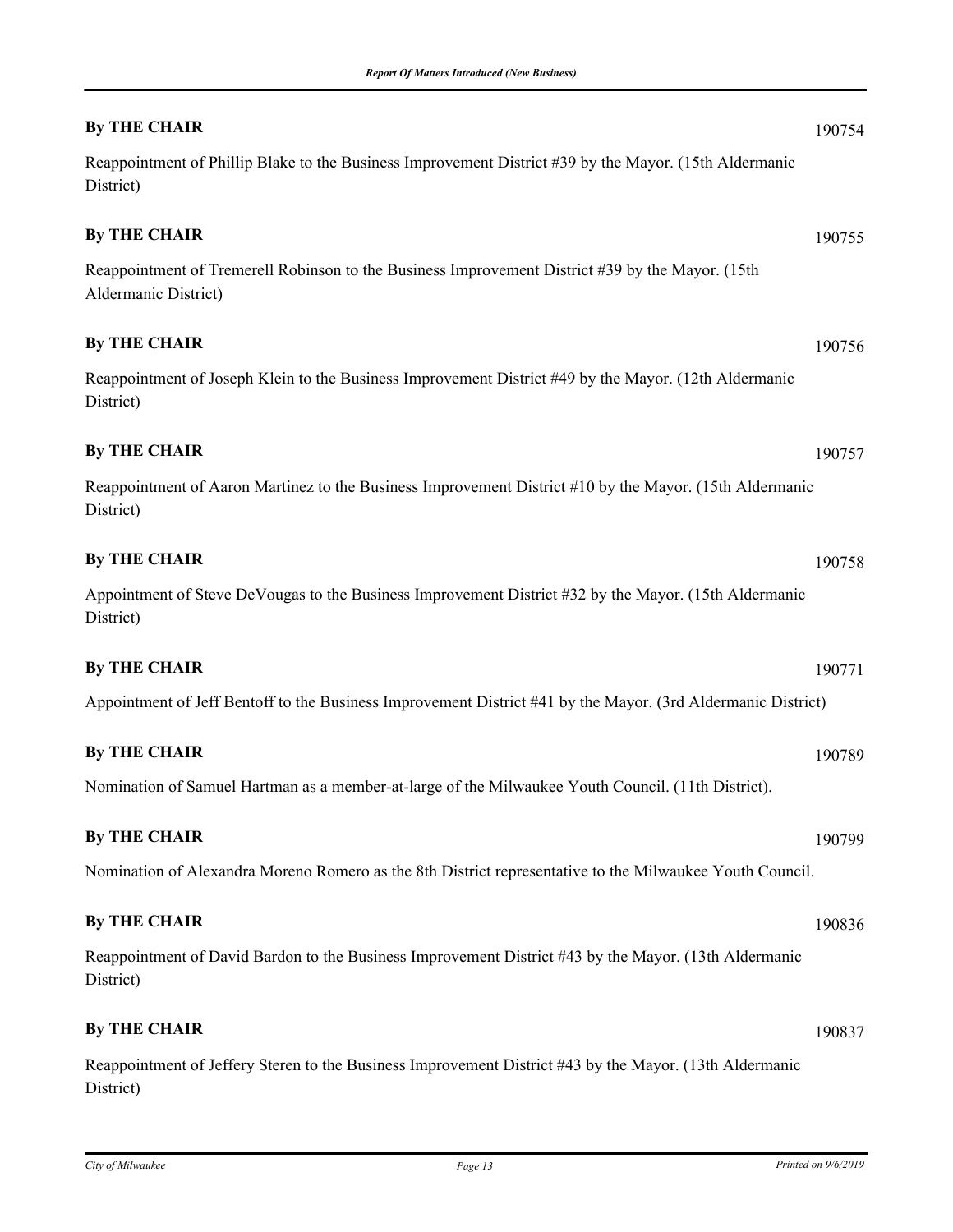# **By THE CHAIR** 190842

Nomination of Ms. Jada Webb as 6th District representative to the Milwaukee Youth Council.

### *ASSIGNED TO FINANCE & PERSONNEL COMMITTEE*

| <b>By THE CHAIR</b>                                                                                                                                                                                                                                           | 190604 |
|---------------------------------------------------------------------------------------------------------------------------------------------------------------------------------------------------------------------------------------------------------------|--------|
| Communication from the Department of Administration relating to Council File 181909 directing the<br>Department of Administration - Purchasing Division to study the feasibility and costs of implementing an<br>Environmentally Friendly Purchasing Program. |        |
| <b>By THE CHAIR</b>                                                                                                                                                                                                                                           | 190709 |
| Communication from the Assessor's Office relative to online and social media measures developed and<br>implemented for the City's Payment in Lieu of Taxes program.                                                                                           |        |
| <b>By THE CHAIR</b>                                                                                                                                                                                                                                           | 190721 |
| Communication from the Ethics Board relating to amending the Positions Ordinance.                                                                                                                                                                             |        |
| <b>By THE CHAIR</b>                                                                                                                                                                                                                                           | 190768 |
| Communication from the City Comptroller relating to the audit of Milwaukee Water Works Data Center<br>Controls                                                                                                                                                |        |
| <b>By THE CHAIR</b>                                                                                                                                                                                                                                           | 190791 |
| Communication from the Department of Administration - Budget and Management Division amending the<br>Positions Ordinance relative to adding one position of Fire and Police Commission Investigator/Auditor in the<br>Fire and Police Commission.             |        |
| ASSIGNED TO PUBLIC SAFETY AND HEALTH COMMITTEE                                                                                                                                                                                                                |        |
| <b>By THE CHAIR</b>                                                                                                                                                                                                                                           | 190608 |
| Reappointment of Pastor Fred Crouther to the Board of Fire and Police Commissioners by the Mayor. (1st<br>Aldermanic District)                                                                                                                                |        |
| <b>By Rainey</b>                                                                                                                                                                                                                                              | 190664 |
| Communication from the Health Department and the Department of City Development relating to food deserts<br>and the provision of healthy foods to the community.                                                                                              |        |
| <b>By Lewis</b>                                                                                                                                                                                                                                               | 190769 |
| Communication from the Police Department relating to the use of vehicle pursuit tools and technology.                                                                                                                                                         |        |